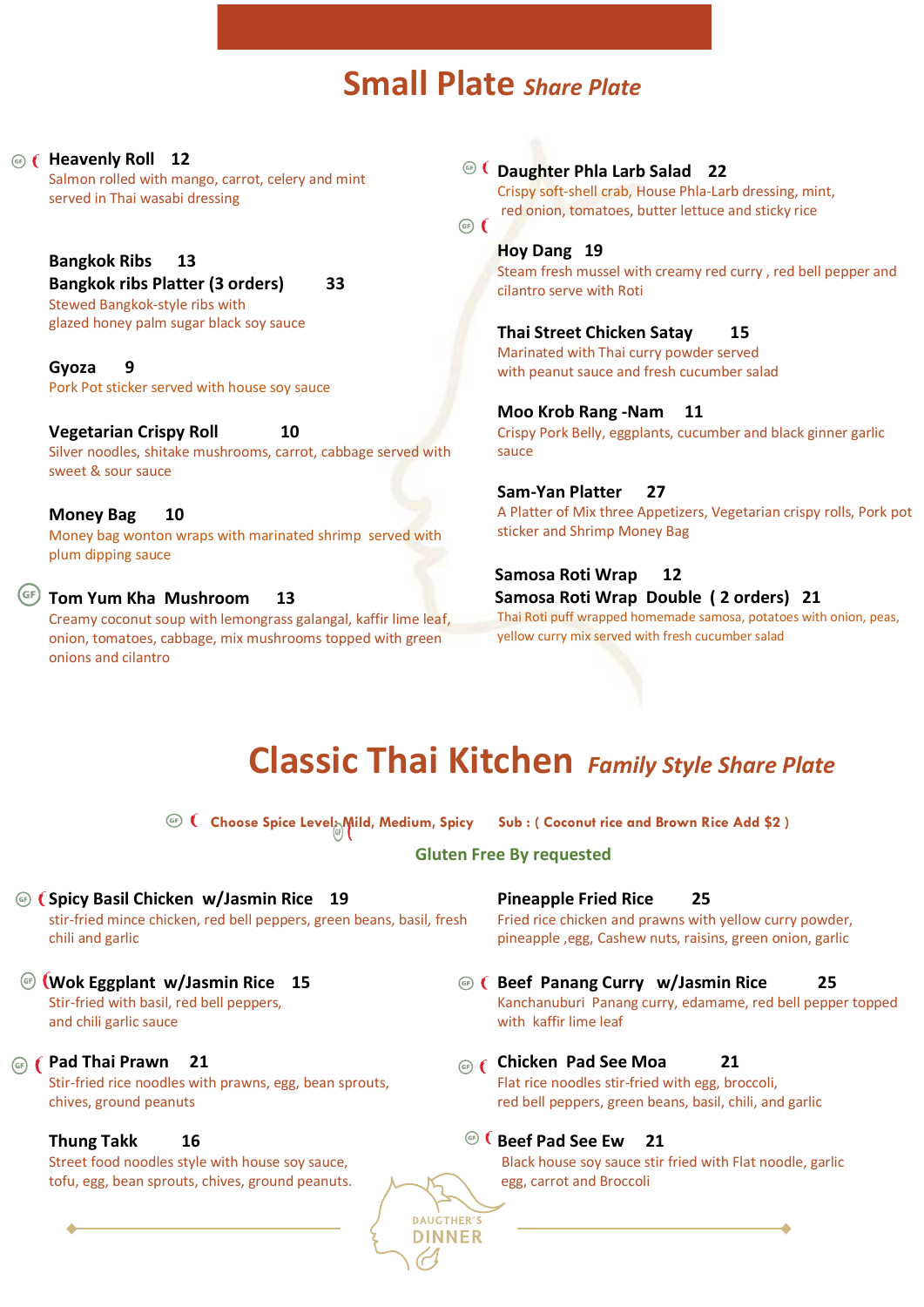# **Daughter's Kitchen** *Family Style Share Plate*

 **Choose Spice Level: Mild, Medium, Spicy**

 **Coconut rice and Brown Rice Add \$2,** 

**Gluten Free By requested**

- **Khao Soi Kai (noodles curry) 22** Northern Style Noodles Curry sauce, Egg noodles, shredded Chicken, hard-boiled egg, bean spout, red onion, crunchy onion and topped with green onion
- **Mea Sai Khao Soi (noodles curry) 33** Crispy Duck confit in khao soi curry Mea Sai style
- **Volcanic Beef w/Jasmin Rice 31** Wok-fried grilled Angus beef with basil, black pepper, garlic, and red bell peppers in a lava sauce garnished with rings of onion
- **Roti - Duck Curry w/Jasmin Rice 31** Duck confit, Thai eggplant cherry tomatoes, pineapple, red bell, green bean with Kang Ped topped with crispy basil and sliced Roti puffs
- **Tofu Pumpkin Curry w/Jasmin Rice 20** Kobocha Pumkin,organic tofu, pumpkin red curry sauce Red bell pepper and basil
- **Ah-dee Cha Cha Cha w/ Jasmin Rice 42** Sizzling Seafood Medley, Crab claw, Hokkido scallops, prawns, mussels, calamari wok stir fried, spicy Pad Cha sauce, Kra Chai herb, peppercorn, kaffir lime leave, red bell, green bean and basil

# *Sides*

| <b>Thai Jasmine Rice</b> |   |  |
|--------------------------|---|--|
| <b>Brown Rice</b>        | 5 |  |
| <b>Coconut rice</b>      | 5 |  |
| <b>Sticky rice</b><br>5  |   |  |
| <b>Sweet sticky rice</b> | 5 |  |
| <b>Rice Noodles</b>      | з |  |
| Egg noodle<br>5          |   |  |
| Roti<br>4                |   |  |
| <b>Peanut Sauce</b><br>з |   |  |
| <b>Fried Egg</b><br>4    |   |  |

*We are Implementing A 5% Kitchen Appreciation FEE to the guest check that will directly help to support livable wages for our HEART of the house staff*

**Lamb Massaman Curry w/Jasmin Rice 55 (** *market price* **)** 

> Marinated Colorado rack of grilled lamb, fried potatoe, cherry tomatoes, peanuts, crispy shallots and sweet lychee Massaman curry sauce served with sliced Roti puffs

#### **Deep Fried whole Hybrid Strip Bass 45**

- *- Daughter secret sauce House sweet chili sauce hint of Korean spice red bell, onion, pineapple and crispy basil OR*
- *Daughter garden salad Mango, mint, shallot, lemongrass and cashew nut and roasted chili garden dressing*

#### **Thaigerrrr Smile 32**

Grilled Angus Flat-iron steak, served with sticky rice, Jeaw dipping sauce and chili sweet sauce

#### **Songkla Black Cod/Jasmin Rice 34**

Seared Black Cod, rich southern panange curry sauce, red bell peppe with kaffir lime leaf.

#### **Thaigerrr Green curry w/Jasmin Rice 36**

Grilled Angus Flat-iron, Thai eggplant cherry tomatoes, red bell, green bean, edamame with topped with crispy noodles and basil and sliced Roti puffs

# *Extra Protein*

**Chicken, Tofu, or Veggies 4 Prawn (3) 8 Beef 6**

#### **Non alcohol**

**Thai Ice Tea 5 Thai Ice Green Tea 5 Fresh Young Coconut 7 Soda 3 Hot Tea 3.5** Jasmin Tea, Green Tea, Oolong Tea, Ginger Tea (sweet), Chrysanthemum (sweet)

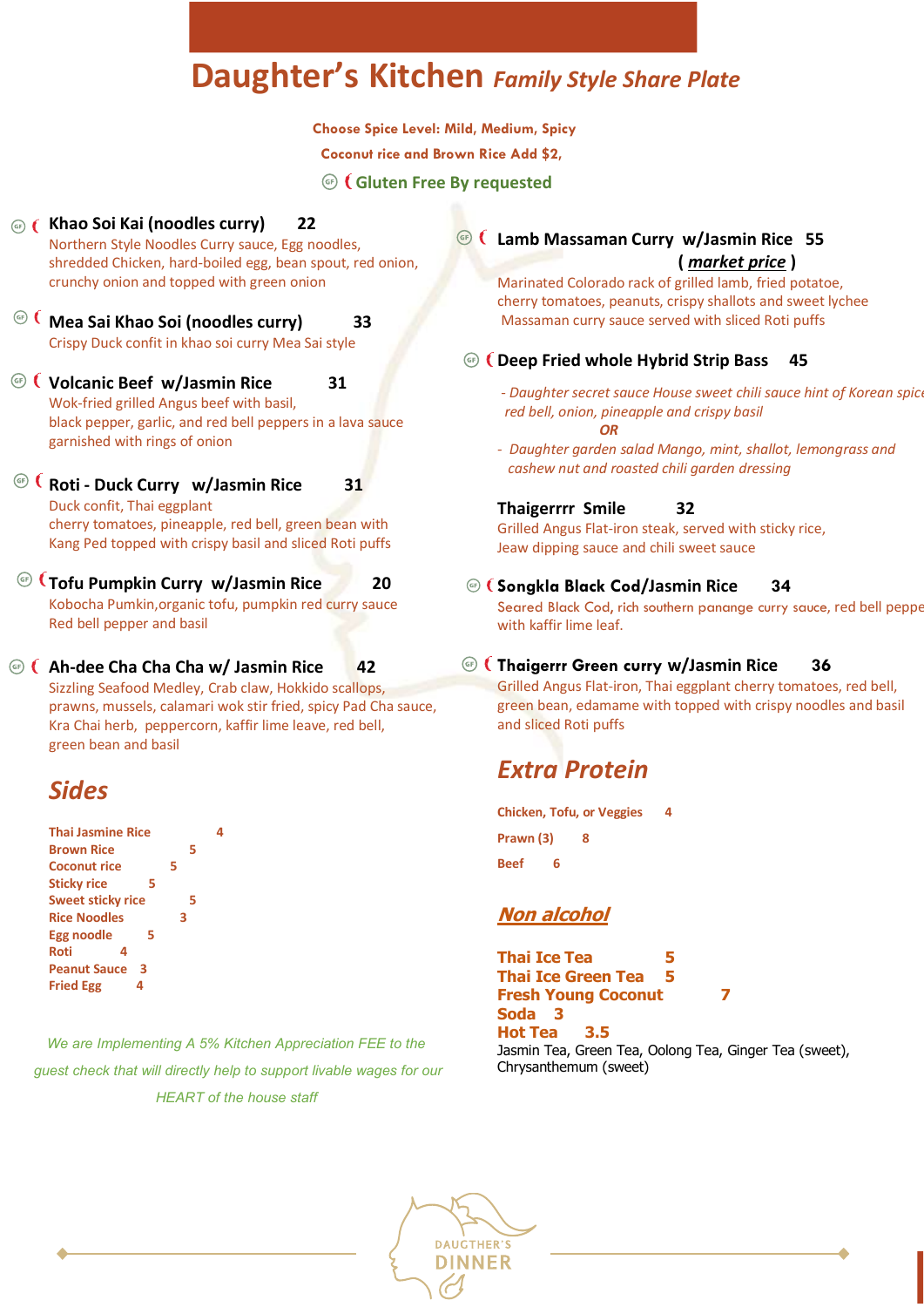# **Bar Menu**

## **Cocktails**

#### **Dilemma** 13

Tequila, vanilla, Fresh House Passion Fruit, Lime, Jalapeno.

**As You Wish** 14 Japanese Gin, Aperol, Lemon, Raspberry, Aquafaba

**Thai Fashioned** 15 **\*voted best cocktail\*** Peanut Infused Bourbon,Guava, Angostura Bitters.

**Pomagrita** 14 Tequila, Mango Vodka, Pomegranate Juice, Lime

**Daughter Smile** 13 Tequila, Orange Curacao, Lime, Ginger, Lemongrass, and Thai chilis.

 **Butterfly Bubbles** 13 Vodka, Aperol, Lime, Guava, Butterfly tea, Topped with Rose

**Mango A Go-Go** 13 Rittenhouse Rye, House Fresh Mango Syrup, Ginger, Lemon.  **Dow Sow** 13

Gin, Fresh Pineapple Puree, Orgeat, Lemon.

#### **Shot and a Wash**

**Sapporo on Draft and Any Well Spirit** 15

### **Whisky shot**

**The Three Ladies** 27 Suntory Toki Blended Whisky (Japan) Kavalan Classic Taiwanese Single Malt Whisky ( Taiwan) Breckenridge Reserve Blend ( Colorado, US.)

 *We are Implementing A 5% Kitchen Appreciation FEE to the guest check that will directly help to support livable wages for our HEART of the house staff*

## **Wine**

#### **Bubbles**

| Rose Flight (three ounce each of)           | 20 |    |
|---------------------------------------------|----|----|
| *Graham Beck, South Africa                  |    |    |
| *The Pale By Sacha Lichine Provence, France |    |    |
| *Simi 2018 Dry Rose, Sonoma Country, CA     |    |    |
| JP Chenet Rose Dry Bubbles                  | 10 | 38 |
| NaoNis Prosecco                             |    |    |

#### **White**

| Dr. Loosen Riesling Dry, Germany            | 12 <sup>7</sup> | -44           |
|---------------------------------------------|-----------------|---------------|
| Timbre Winery , Chardonnay, CA 2016         | 15 55           |               |
| Jules Taylor, Sauvignon Blanc Marlborough   |                 | 13 48         |
| Bottega Vinaia Pinot Grigio_Trentino, Italy |                 | $11 \quad 40$ |

#### **Red**

| Meiomi Red Blend, CA                         | 12 45         |               |
|----------------------------------------------|---------------|---------------|
| Norton Ridge Pinot Noir, OR                  | $12 \quad 45$ |               |
| Luberri, Orlegi Roila, Spain 2019            |               | $11 \quad 42$ |
| Terra D'oro Pettie Sirah Amador Country 2018 | $11 \quad 42$ |               |
| The Show Cabernet Sauvignon 2018             | 11            | 42.           |
| Vanderpump Cabernet Sauvignon, Sonoma        |               | 65            |

#### **Beer**

| <b>Sapporo on Draft</b> (16oz<br>Draft)<br>Japanese Style Lager. |   |
|------------------------------------------------------------------|---|
| <b>Singha</b> (12oz Bottles)<br>Thai Style Lager.                |   |
| <b>Colorado Native Amber Ale</b>                                 | 6 |
| <b>TommyKnocker Blood Orange IPA</b>                             | 6 |
| <b>Sierra Nevada Wild little thing</b>                           | 6 |
| <b>Holidaily Big Henry IPA (Gluten free)</b>                     |   |

#### **Sake (cold)**

| Hakushika Chokara Extra Dry Juneau Sake (300mL) 14 |    |
|----------------------------------------------------|----|
| Hakushika Snow beauty Nigori Sake (300mL)          | 15 |
| Hakushika Sayuri Nigori Sake (300mL) Gluten Free   | 15 |
| Hakushika Yoshino Taru Sake (300mL)                | 14 |

**Sake (Hot)** 

Gekkeikan Sake 15